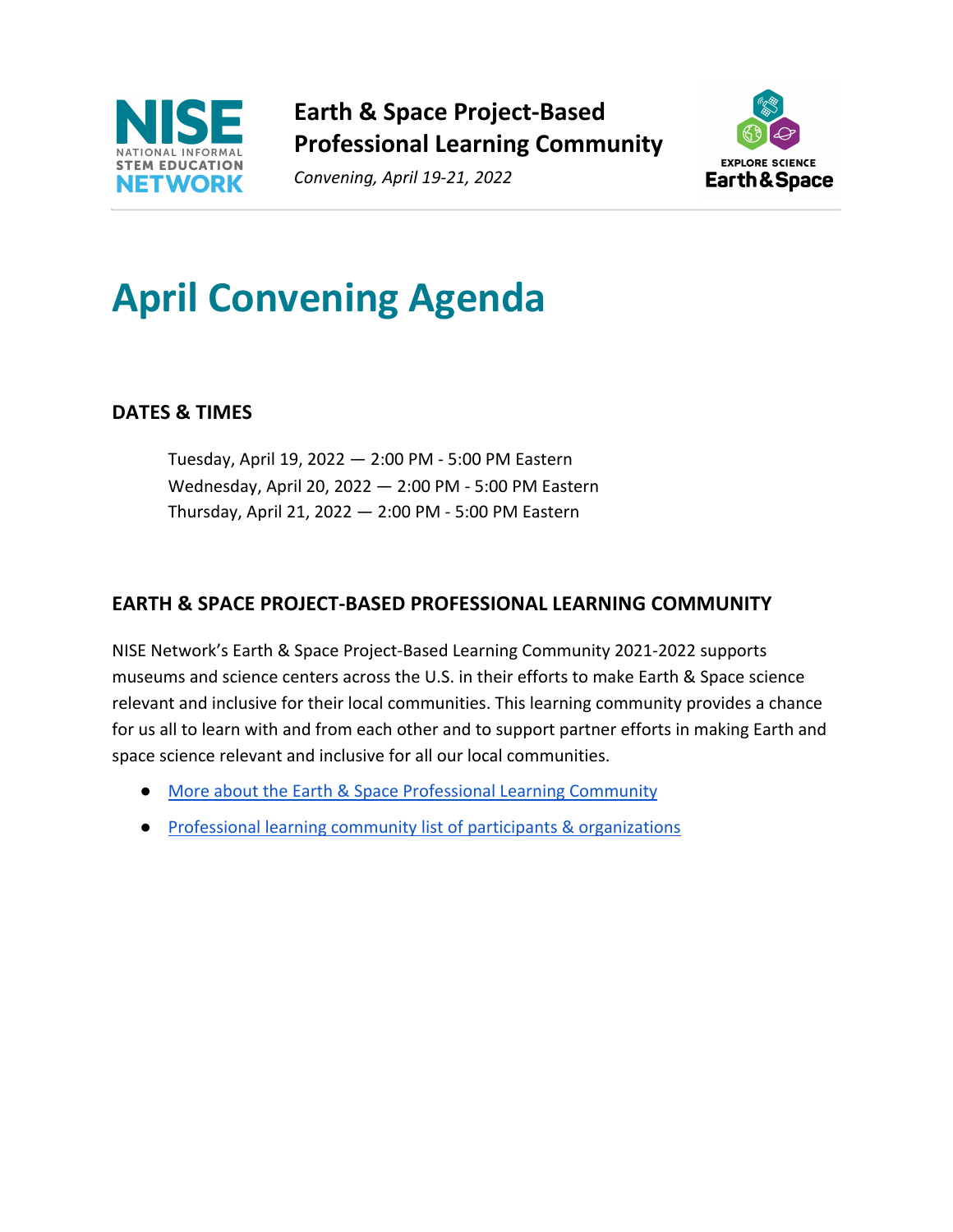## **Agenda: Snapshot**

| <b>Eastern</b> | <b>Tuesday</b><br><b>April 19, 2022</b>     | Wednesday<br><b>April 20, 2022</b>                               | <b>Thursday</b><br><b>April 21, 2022</b> |
|----------------|---------------------------------------------|------------------------------------------------------------------|------------------------------------------|
| 2:00 PM        | <b>Welcome Remarks</b><br>(Zoom)            | <b>Plenary Keynote #3</b>                                        | <b>Plenary Keynote #4</b><br>(Zoom)      |
| 2:15 PM        | <b>Plenary Keynote</b><br>#1 & #2<br>(Zoom) | (Zoom)                                                           |                                          |
| 2:30 PM        |                                             | <b>NASA Resources</b><br><b>Showcase Part 1</b>                  | <b>Break</b>                             |
| 2:45 PM        |                                             | (Zoom & Vimeo)                                                   |                                          |
| 3:00 PM        | <b>Break</b>                                | <b>Break</b>                                                     | <b>Concurrent Session B</b><br>(Zoom)    |
| 3:15 PM        | <b>Regional Meetings</b><br>(SpatialChat)   | <b>NASA Resources</b><br><b>Showcase Part 2</b><br>(SpatialChat) |                                          |
| 3:30 PM        |                                             |                                                                  | <b>Break</b>                             |
| 3:45 PM        |                                             |                                                                  |                                          |
| 4:00 PM        |                                             | <b>Break</b>                                                     | <b>Concurrent Session C</b><br>(Zoom)    |
| 4:15 PM        | <b>Free Networking</b><br>(Spatial Chat)    | <b>Concurrent Session A</b><br>(Zoom)                            |                                          |
| 4:30 PM        |                                             |                                                                  | <b>Closing Remarks</b><br>(Zoom)         |
| 4:45 PM        |                                             |                                                                  |                                          |
| 5:00 PM        | Adjourn                                     | <b>Adjourn</b>                                                   | <b>Adjourn</b>                           |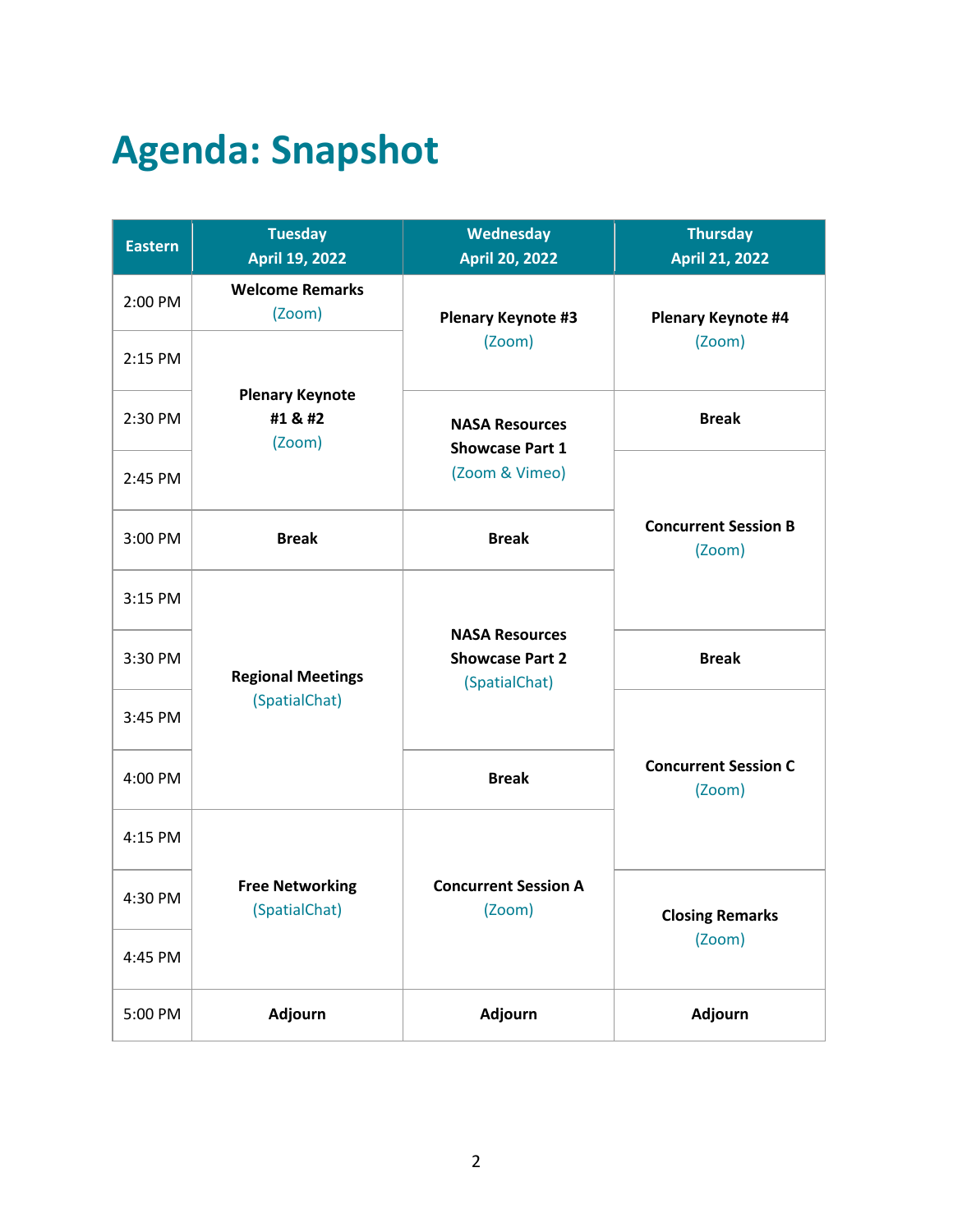## **Agenda: Day One**

**TUESDAY, APRIL 19, 2022** (2:00 - 5:00 PM Eastern)

| 2:00 - 2:15 PM   | <b>WELCOME &amp; INTRODUCTIONS (Zoom)</b>                         |
|------------------|-------------------------------------------------------------------|
|                  | Brad Herring & Paul Martin, NISE Network                          |
| 2:15 - 2:30 PM   | <b>PLENARY KEYNOTE #1 (Zoom)</b>                                  |
|                  | Bringing the Perseverance Landing to the Deaf and Blind Community |
|                  | Caitlin Ahrens, PhD, NASA Goddard                                 |
| 2:30 - 2:45 PM   | <b>PLENARY KEYNOTE #2 (Zoom)</b>                                  |
|                  | Improving Diversity, Equity, and Inclusion in Space Science       |
|                  | Derrick Pitts, HON.D, The Franklin Institute                      |
| 2:45 - 3:00 PM   | <b>PLENARY KEYNOTE Q/A (Zoom)</b>                                 |
|                  | Moderated by Darrell Porcello, Children's Creativity Museum       |
| $3:00 - 3:15$ PM | <b>BREAK</b>                                                      |
| $3:15 - 4:15$ PM | <b>REGIONAL NETWORKING (SpatialChat)</b>                          |
| 4:15 - 5:00 PM   | <b>FREE NETWORKING (SpatialChat)</b>                              |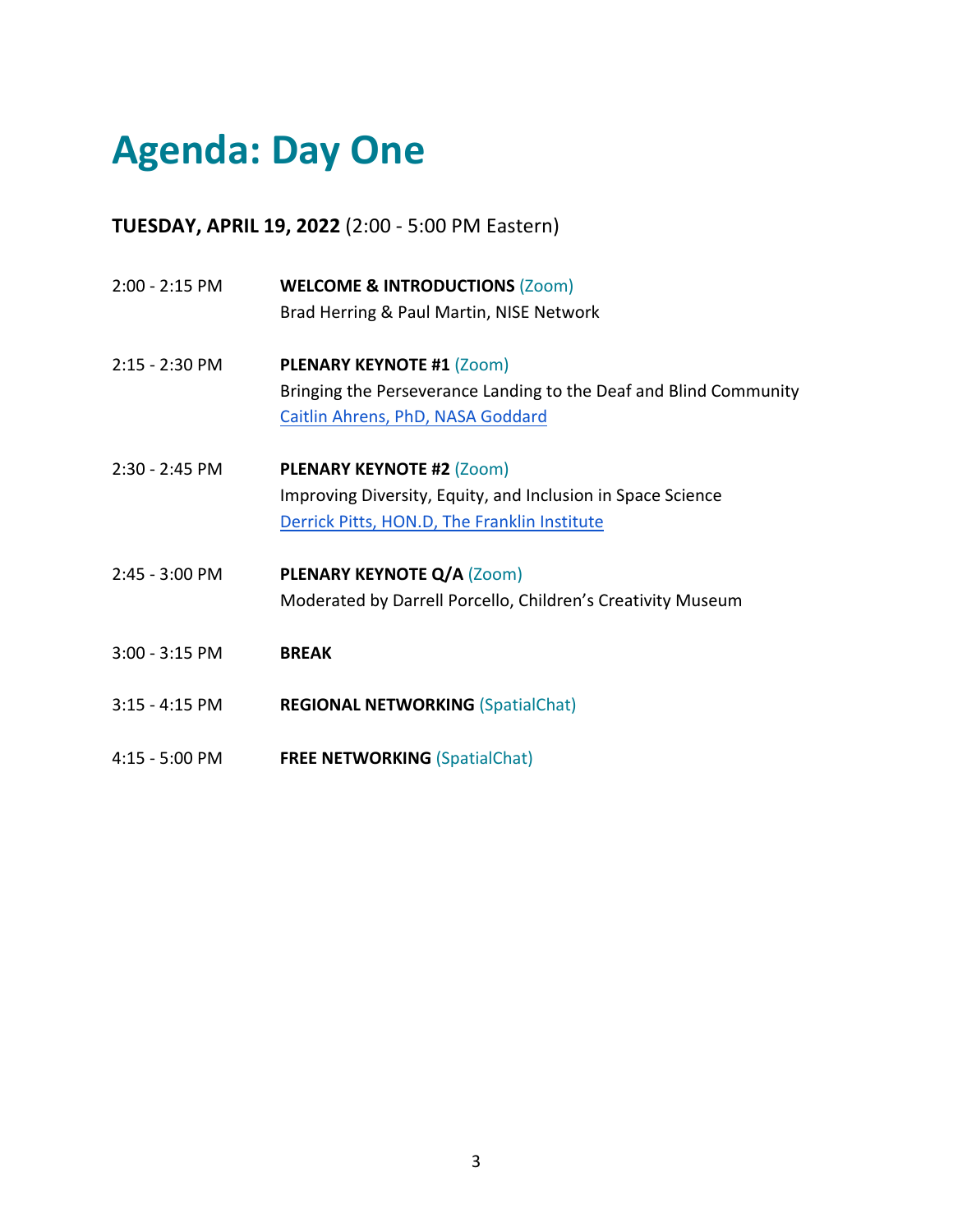## **Agenda: Day Two**

**WEDNESDAY, APRIL 20, 2022** (2:00 - 5:00 PM Eastern)

| 2:00 - 2:05 PM | <b>WELCOME (Zoom)</b>                                                |
|----------------|----------------------------------------------------------------------|
|                | Brad Herring, NISE Network                                           |
| 2:05 - 2:20 PM | <b>PLENARY KEYNOTE #3 (Zoom)</b>                                     |
|                | James Webb Space Telescope                                           |
|                | Christine Chen, Space Telescope Science Institute                    |
| 2:20 - 2:30 PM | PLENARY KEYNOTE Q/A (Zoom)                                           |
|                | Moderated by Darrell Porcello, Children's Creativity Museum          |
| 2:30 - 3:00 PM | <b>NASA RESOURCES SHOWCASE - PART 1 (Zoom &amp; Vimeo)</b>           |
|                | Video summary of showcase presenters introduced by Darrell Porcello, |
|                | <b>Children's Creativity Museum</b>                                  |
|                | Video of Showcase Resources (Vimeo): (30 minutes)                    |
|                | https://vimeo.com/nisenet/nasaresourceshowcase2022                   |
| 3:00 - 3:15 PM | <b>BREAK</b>                                                         |
| 3:15 - 4:00 PM | <b>NASA RESOURCES SHOWCASE - PART 2 (SpatialChat)</b>                |
|                | Networking conversations                                             |
| 4:00 - 4:15 PM | <b>BREAK</b>                                                         |
| 4:15 - 5:00 PM | <b>CONCURRENT SESSION A (Zoom)</b>                                   |
|                | Session A1: Co-creation and You                                      |
|                | <b>Session A2: Working Well with Experts</b>                         |
|                | Session A3: Working with K-12 Schools, Teachers, and Homeschoolers   |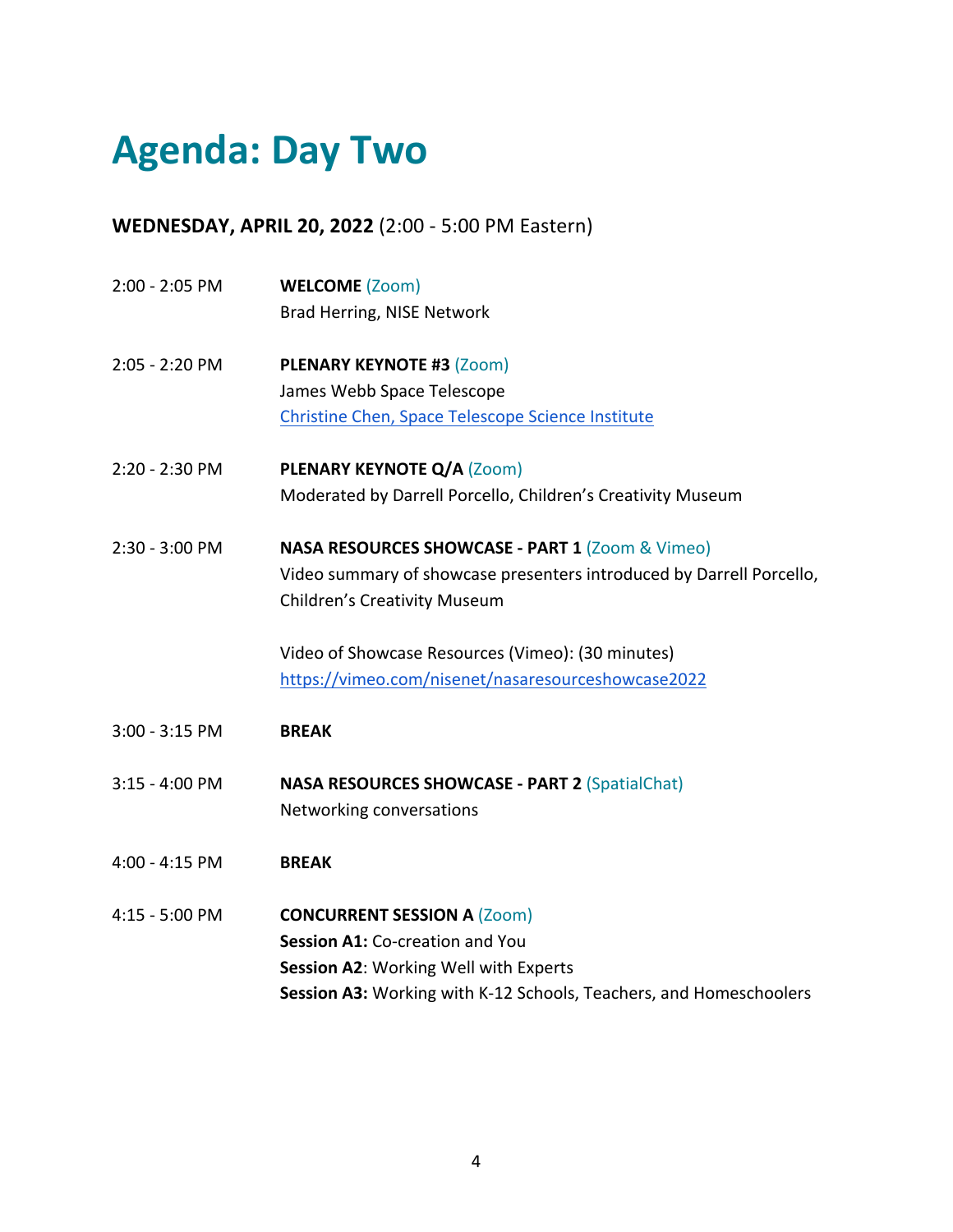## **Agenda: Day Three**

**THURSDAY, APRIL 21, 2022** (2:00 - 5:00 PM Eastern)

| 2:00 - 2:05 PM | <b>WELCOME (Zoom)</b>                                              |
|----------------|--------------------------------------------------------------------|
|                | Brad Herring, NISE Network                                         |
| 2:05 - 2:20 PM | PLENARY KEYNOTE #4 (Zoom)                                          |
|                | Engaging Indigenous Youth and Adults in                            |
|                | Community-Focused Efforts Around Climate Change                    |
|                | Elena Sparrow, PhD, University of Alaska Fairbanks                 |
| 2:20 - 2:30 PM | PLENARY KEYNOTE Q/A (Zoom)                                         |
|                | Moderated by Darrell Porcello, Children's Creativity Museum        |
| 2:30 - 2:45 PM | <b>BREAK</b>                                                       |
| 2:45 - 3:30 PM | <b>CONCURRENT SESSION B (Zoom)</b>                                 |
|                | Session B1: Connecting Meaningfully with Specific Communities      |
|                | Session B2: Collaborating with Indigenous Communities              |
|                | Session B3: Collaborating with Libraries                           |
| 3:30 - 3:45 PM | <b>BREAK</b>                                                       |
| 3:45 - 4:30 PM | <b>CONCURRENT SESSION C (Zoom)</b>                                 |
|                | Session C1: Approachable Ideas to Address Extreme Weather          |
|                | Session C2: Stories of Community Collaborations                    |
|                | Session C3: Earth and Space for Everyone: Developing Materials and |
|                | Partnering with Deaf and Blind Communities                         |
| 4:30 - 5:00 PM | <b>CLOSING REMARKS (Zoom)</b>                                      |
|                | Allison Anderson, Museum of Science, Boston                        |
|                | Brad Herring, Museum of Life and Science                           |
|                | Rae Ostman, Arizona State University                               |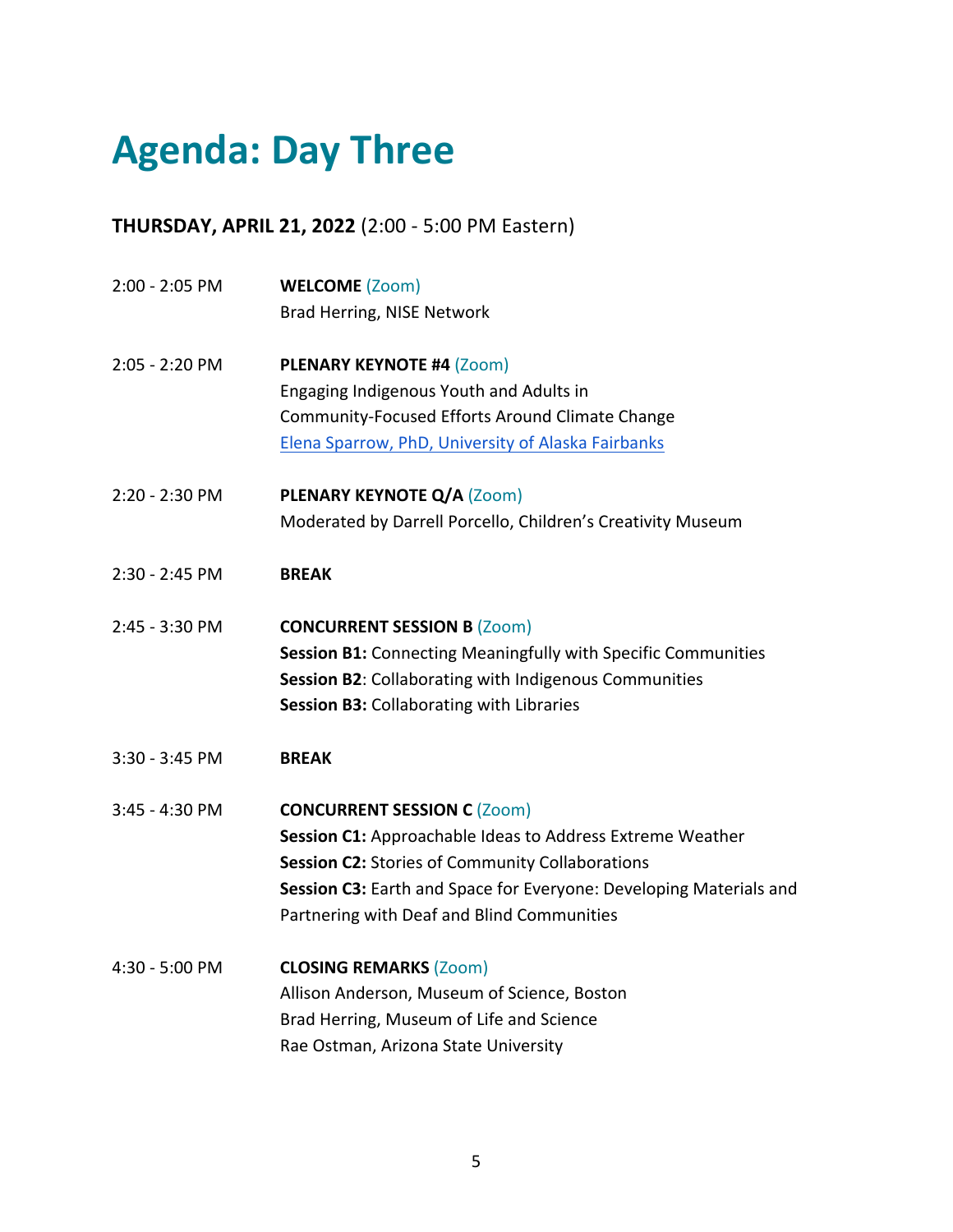### **Concurrent Session A**

*WEDNESDAY, APRIL 20, 2022 (4:15 - 5:00 PM Eastern)*

#### **Session A1: Co-creation and You**

*Moderator: Brad Herring, Museum of Life and Science, Durham, NC* Josh Sarver, COSI, Columbus, OH Amy Sayle & Nick Eakes, Morehead Planetarium, Chapel Hill, NC Jill Kary, Arkansas State University Museum, Jonesboro, AR Peregrine Bratschi & Stepheny Hine, Museum of Life and Science, Durham, NC

#### **Session A2: Working Well with Experts**

*Moderator: Darrell Porcello, Children's Creativity Museum, San Francisco, CA* Martha Regester, Greensboro Science Center, Greensboro, NC Victoria Mitchell, Exploration Place, Wichita, KS Jacque Benitez, California Academy of Sciences, San Francisco, CA José Cotayo, Museum of Science and Industry, Tampa, FL Zak Allen, North Dakota Gateway to Science, Bismarck, ND

#### **Session A3: Working with K-12 Schools, Teachers, and Homeschoolers**

*Moderator: Dean Frias, Arizona State University, Tempe, AZ* Ellie Daniel, Memphis Museum of Science and History, Memphis, TN Chip Lindsey, Discovery Lab, Tulsa, OK Yasmin Santiago, Arecibo Observatory, Arecibo, PR Rosalie Wade, Frontiers of Flight Museum, Dallas, TX Jolie Pelds, Science Center of Iowa, Des Moines, IA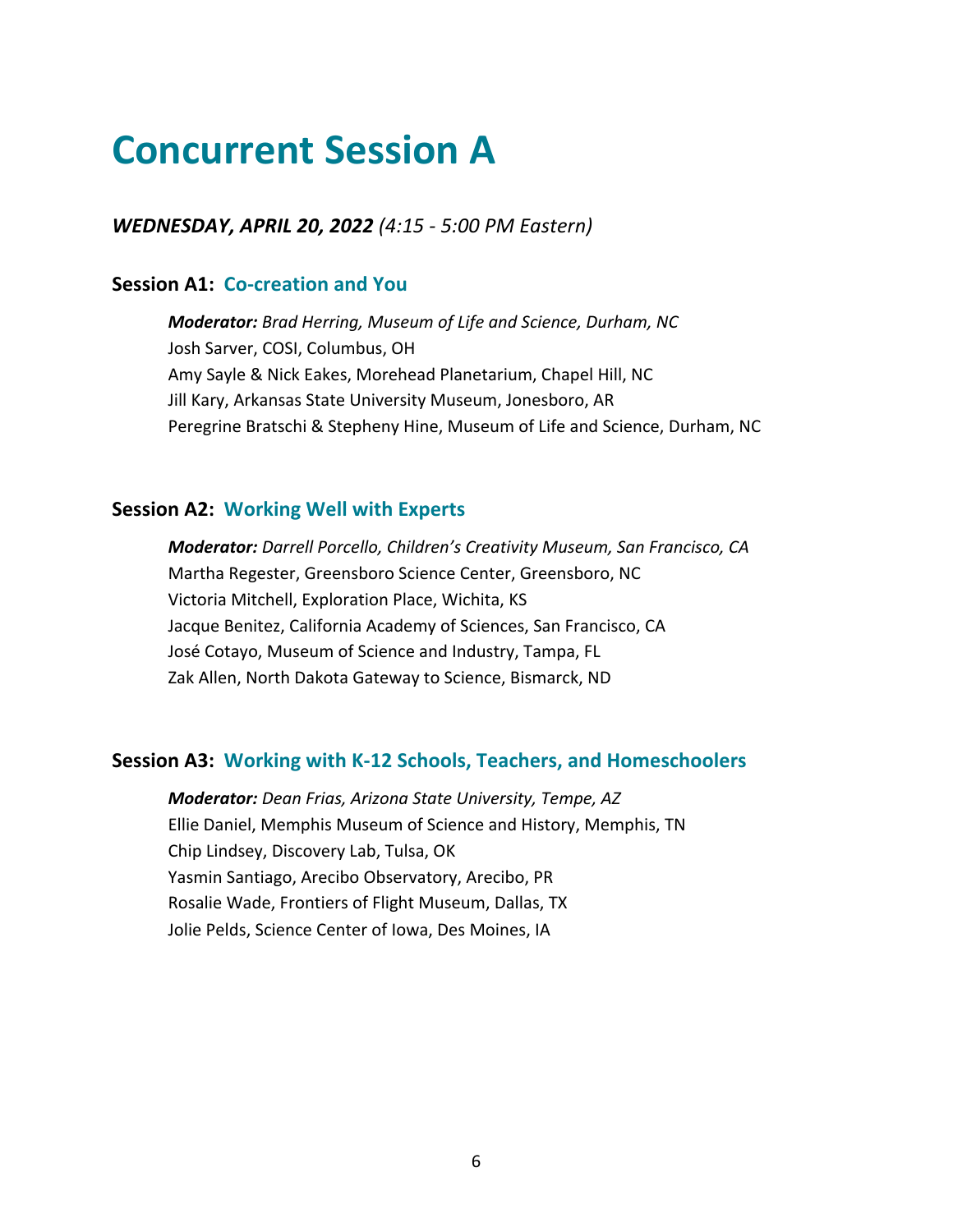### **Concurrent Session B**

*THURSDAY, APRIL 21, 2022 (2:45 - 3:30 PM Eastern)*

#### **Session B1: Connecting Meaningfully with Specific Communities**

*Moderator: Christina Leavell, Science Museum of Minnesota, Saint Paul, MN* Chase Fischer, Discovery Center Museum, Rockford, IL Liz Leahey, Discovery Museums, Acton, MA Ben LaPoint, The Children's Museum at Saratoga, Saratoga Springs, NY Annie Gordon, Sciencenter, Ithaca, NY Caitlin Luttjohann, Kansas Children's Discovery Center, Topeka, KS

#### **Session B2: Collaborating with Indigenous Communities**

*Moderator: Cecilia Nguyen, Oregon Museum of Science and Industry, Portland, OR* Lauren Butcher, Explora Science Center and Children's Museum, Albuquerque, NM Kristine Heinen, South Dakota Discovery Center, Pierre, SD Suzanne Phillips, Challenger Learning Center of Alaska, Kenai, AK Ben Muhlestein, Canyon Country Discovery Center, Monticello, UT

#### **Session B3: Collaborating with Libraries**

*Moderator: Catherine McCarthy, Arizona State University, Tempe, AZ* Natalia Tooley, Cincinnati Observatory, Cincinnati, OH Megan Pratt, Pensacola MESS Hall, Pensacola, FL Ime Edokpayi, The Lawrence Hall of Science, Berkeley, CA Jake Murphy, Long Island Explorium, Port Jefferson, NY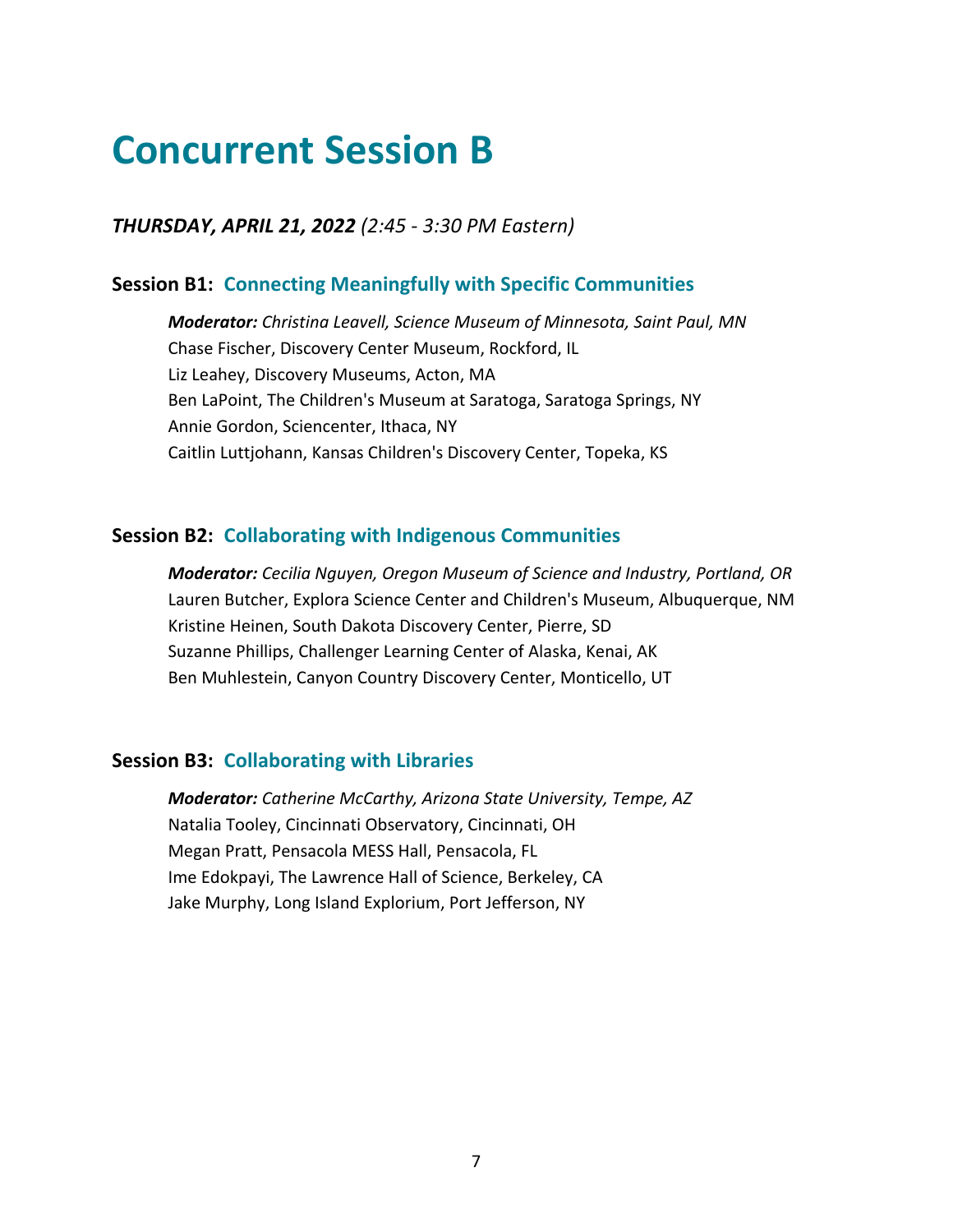### **Concurrent Session C**

*THURSDAY, APRIL 21, 2022 (3:45 - 4:30 PM Eastern)*

#### **Session C1: Approachable Ideas to Address Extreme Weather**

*Moderator: Frank Kusiak, The Lawrence Hall of Science, Berkeley, CA* Sara Benson, Museum of Science, Boston, MA Stacey Forsyth, CU Science Discovery, Boulder, CO Christopher White, Terry Lee Wells Nevada Discovery Museum, Reno, NV Rebekah Domayer, The Iowa Children's Museum, Coralville, IA

#### **Session C2: Stories of Community Collaborations**

*Moderator: Alyssa Johnson, Sciencenter, Ithaca, NY* Andy Micciche & Christyne Matyseck, Children's Museum of Virginia, Portsmouth, VA Seth Mayo, Museum of Arts & Sciences, Daytona Beach, FL Julia Gerringer, The Children's Museum of Wilmington, Wilmington, NC

#### **Session C3: Earth & Space Science for Everyone: Developing Materials and Partnering with Deaf and Blind Communities**

*Moderator: Ali Jackson, Sciencenter, Ithaca, NY* Ellen Reinecke & Sammy Baker, Robinson Nature Center, Columbia, MD Greg Andrews, Sci-Port Discovery Center, Shreveport, LA Jenny Roe, Imagination Station, Toledo, OH Dave Dooling, New Mexico Museum of Space History, Alamogordo, NM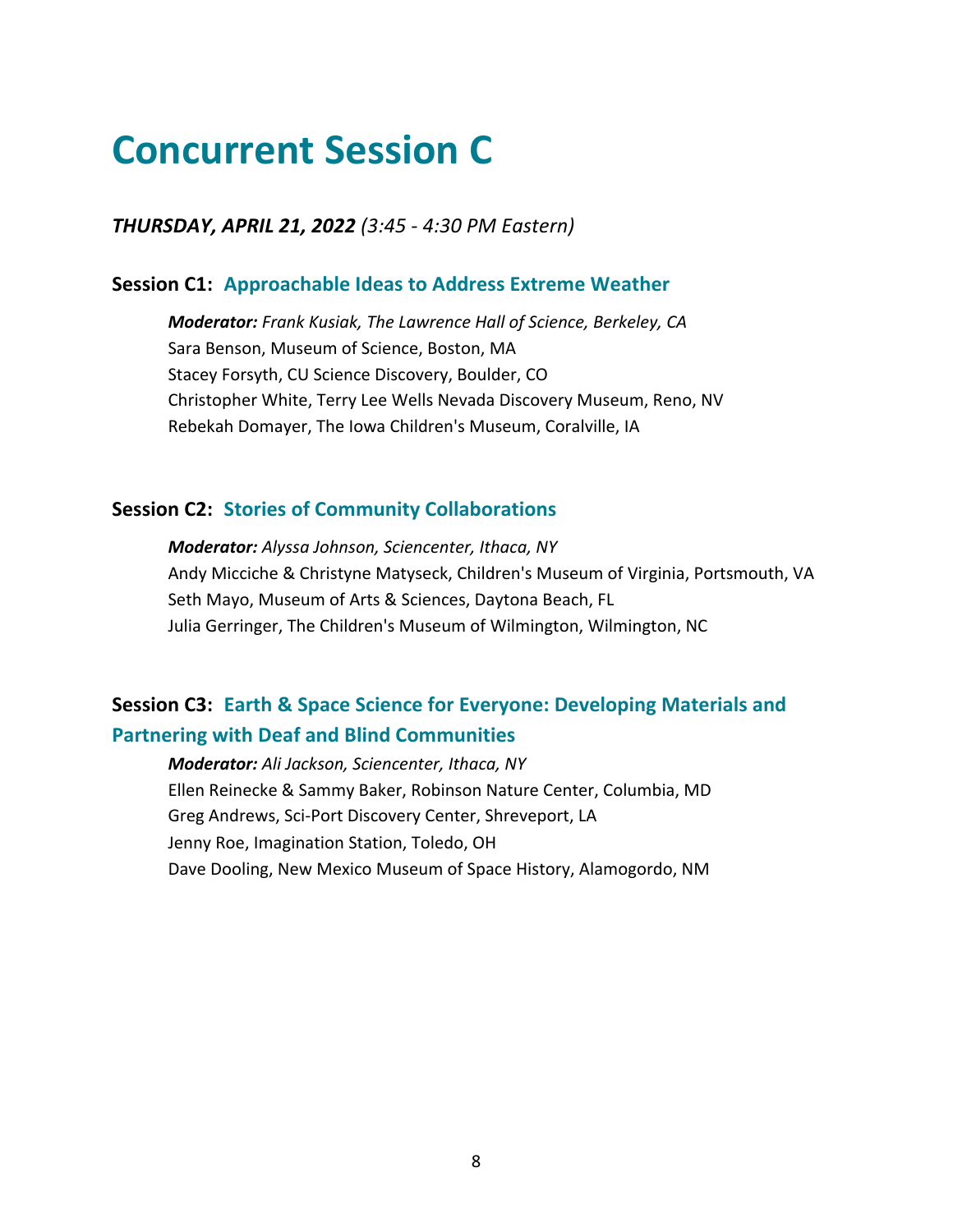### **NASA Resource Showcase**

For more information about each NASA Science Activation resource listed below, please refer to the NASA Showcase Presenters and Resources document.

Video of Showcase Resources (Vimeo): (30 minutes) https://vimeo.com/nisenet/nasaresourceshowcase2022

- OpenSpace/American Museum of Natural History
- Infiniscope/Arizona State University
- NASA's Night Sky Network
- NASA Earth Science Education Collaborative (NESEC)
- NASA Solar System Treks/ NASA JPL & NASA Ames
- NASA Heliophysics Education Activation Team
- NASA's Museum & Informal Education Alliance
- Solar System Ambassadors
- NASA's Eyes
- NASA eClipsTM/National Institute of Aerospace
- NASA's Universe of Learning
- James Webb Space Telescope Resources
- Scientific Visualization Studio/NASA Goddard Space Flight Center
- NASA Astromaterials
- Eclipse Soundscapes: Citizen Science Project
- Exploratorium: Navigating the Path of Totality
- NASA Space Place
- NASA Artemis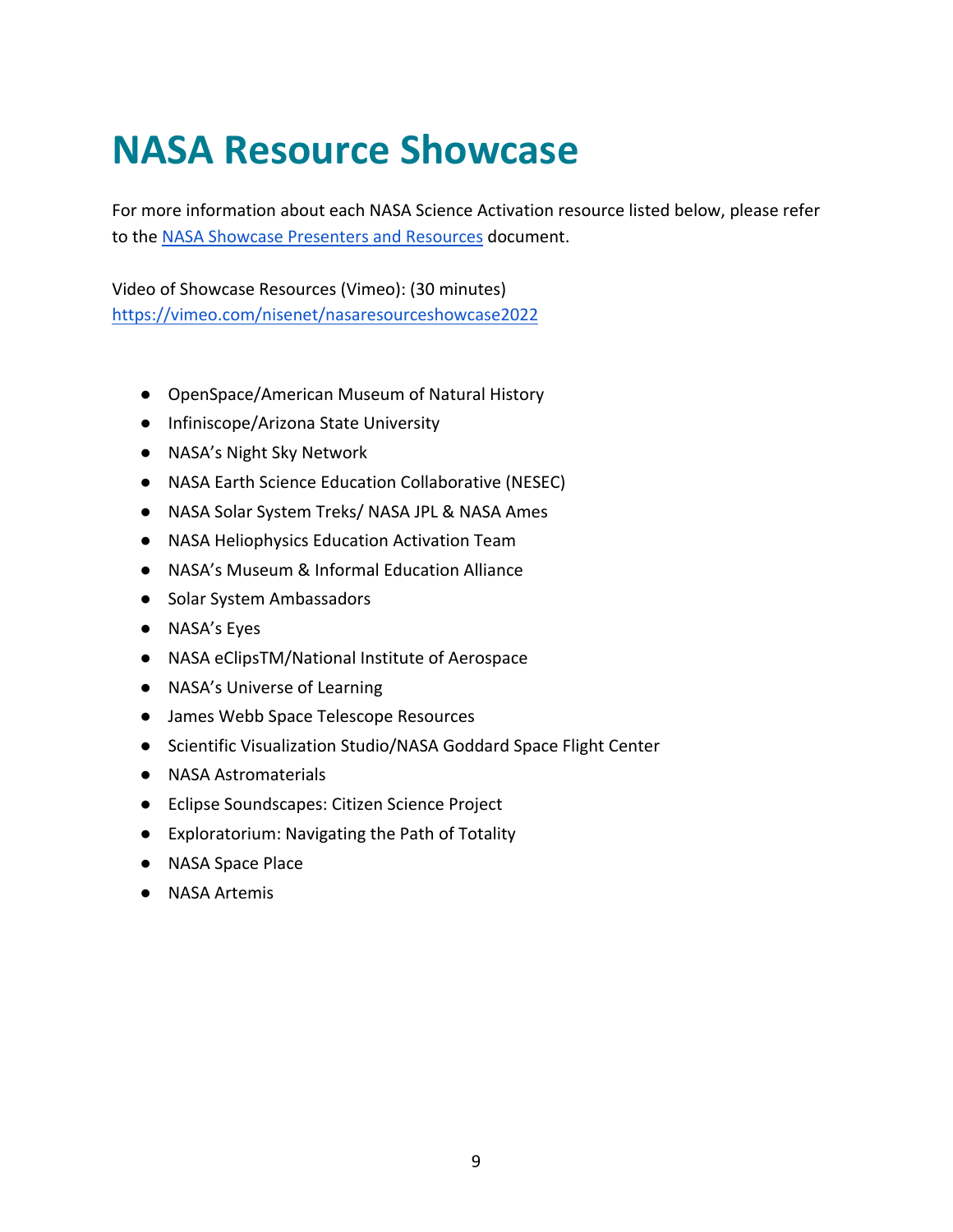# **Professional Learning Community Goals & Outcomes**

The NISE Network Earth & Space project-based professional learning community is focused on making Earth & space Science relevant and inclusive for local communities.

#### **Overarching Goals**

- **Engage multiple and diverse public audiences in STEM learning**, focusing on essential concepts and practices, and highlighting NASA SMD missions and research.
- **Improve the knowledge and skills of informal educators** to deliver effective and authentic educational experiences related to Earth and space sciences.
- **Encourage local partnerships** to create sustainable STEM partnerships in local communities across the United States, amplifying the impact of individual organizations and projects and helping the Network to reach historically marginalized audiences.

#### **Goal for Participants**

- Increase the capacity of participants to engage diverse public audiences in Earth and space science.
- Increase the capacity of participants to integrate relevancy and inclusive practices into project planning and implementation to promote a more equitable STEM future.
- Increase participants' connections to each other and foster a sense of belonging in the NISE Network.

#### **Outcomes for Participants**

- Participants are able to make meaningful progress on their own local project.
- Participants feel more confident making Earth and space science relevant to and inclusive of diverse learners.
- Participants feel more confident in their ability to incorporate diversity, equity, access, and inclusion principles, practices, and resources into their programmatic offerings.
- Participants become more aware of / utilize professional resources and educational products from NISE Network, NASA, and other sources.
- Participants are able to share their own experiences and learn from other partners' experiences.
- Participants identify with a community of professionals working to broaden participation in STEM engagement and learning.